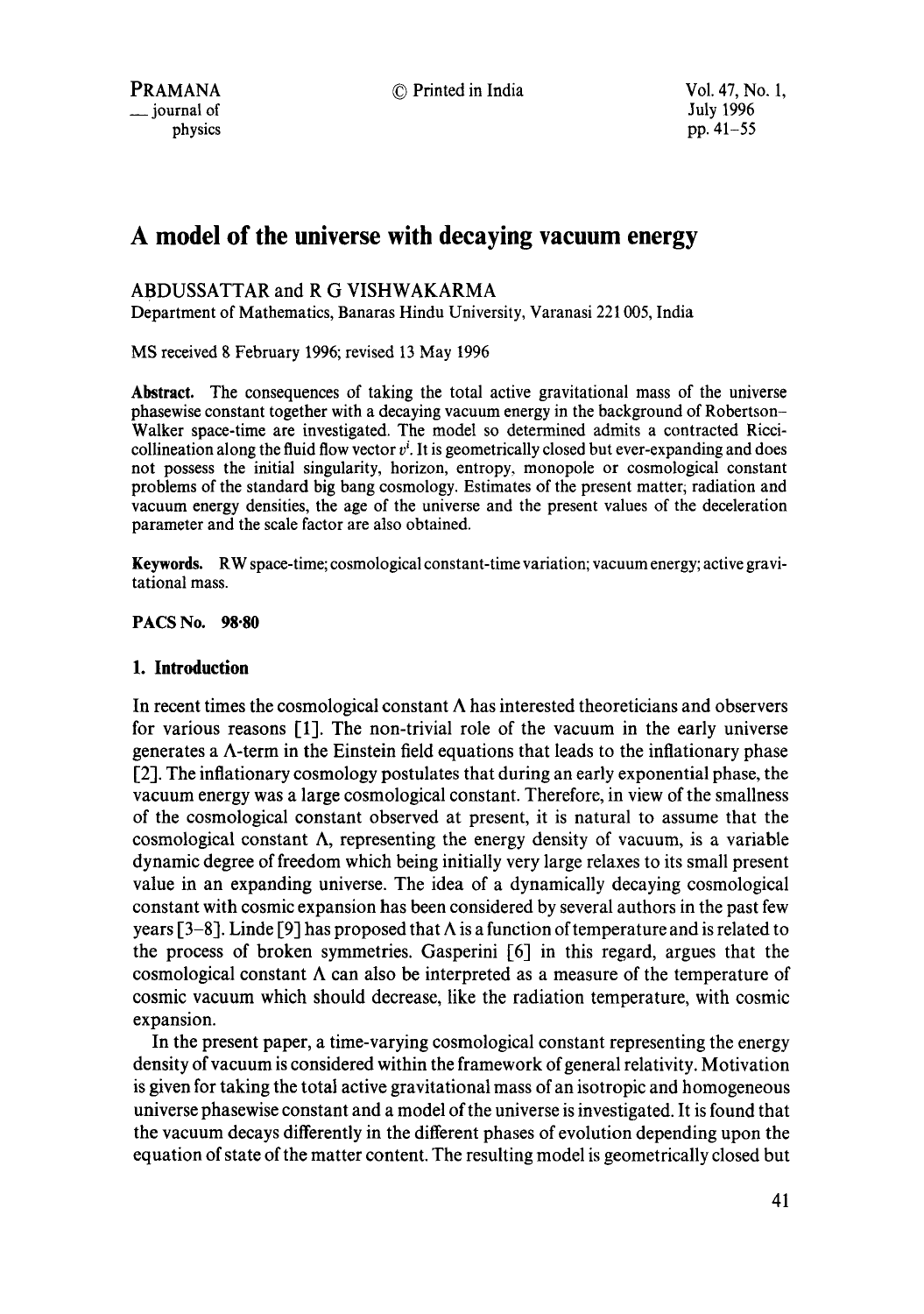ever-expanding and is free from the entropy, horizon, initial singularity, cosmological constant and monopole problems of the standard big bang cosmology.

#### **2. The field equations**

The universe is assumed to be filled with distribution of matter represented by the energy-momentum tensor of a perfect fluid

$$
T_{ij} = (\rho + p)v_i v_j + pg_{ij}, \quad \text{(in the units with } c = 1), \tag{2.1}
$$

where  $\rho$  is the energy density of the cosmic matter and p is its pressure. The geometry of an isotropic and homogeneous universe is described by the Robertson-Walker metric

$$
ds^{2} = -dt^{2} + R^{2}(t) \left\{ \frac{dr^{2}}{(1 - kr^{2})} + r^{2} (d\theta^{2} + \sin^{2} \theta d\phi^{2}) \right\}
$$
 (2.2)

characterized by its scale factor  $R(t)$  and the curvature parameter  $k(=\pm 1, 0)$ . The gravitational effects of matter and vacuum in the universe together control the nature of expansion and provide a tool to determine  $R(t)$  and k through the Einstein field equations

$$
R_{ij} - \frac{1}{2} R_h^h g_{ij} = -8\pi G \left( T_{ij} - \frac{\Lambda(t)}{8\pi G} g_{ij} \right).
$$
 (2.3)

In view of the vanishing divergence of the Einstein tensor,  $\Lambda$  would become constant in the absence of matter (i.e. for  $T_{ii} = 0$ ) implying that the presence of matter is essential for a time-varying  $\Lambda$ . Thus the incorporation of a time-dependent cosmological constant  $\Lambda(t)$  in the Einstein field equations amounts to assuming that in the presence of the usual energy momentum tensor of the matter content  $T_{ii}$  of the universe, there is an additional piece  $-(\Lambda/8\pi G)g_{ii}$  which may be regarded as the energy momentum tensor of vacuum

$$
T_{ij}^{(\text{vac})} = -\frac{\Lambda}{8\pi G} g_{ij},\tag{2.4}
$$

representing a perfect fluid with its energy density  $\rho<sub>v</sub>$  and homogeneous, isotropic pressure  $p_{v}$  satisfying the equation of state

$$
p_{\rm v} = -\rho_{\rm v} = -\frac{\Lambda}{8\pi G}.\tag{2.5}
$$

Thus the total energy momentum tensor of the universe due to the matter and the vacuum can be written as

$$
T_{ij}^{(\text{tot})} \equiv T_{ij} + T_{ij}^{(\text{vac})} = (\rho_t + p_t)v_i v_j + p_t g_{ij}, \tag{2.6}
$$

where  $\rho_t = \rho + \rho_v$  and  $p_t = p + p_v$ . Obviously it is the total energy momentum tensor, due to the matter and the vacuum, which is conservcd and not the two separately. However, the representation of  $\Lambda$  term by (2.4) and (2.5) is only a gross way of describing the vacuum. One would really like to replace  $\Lambda$  by a term that gives a proper description of the physics of the vacuum as  $T_{ii}$  does for the matter. But the main thing which is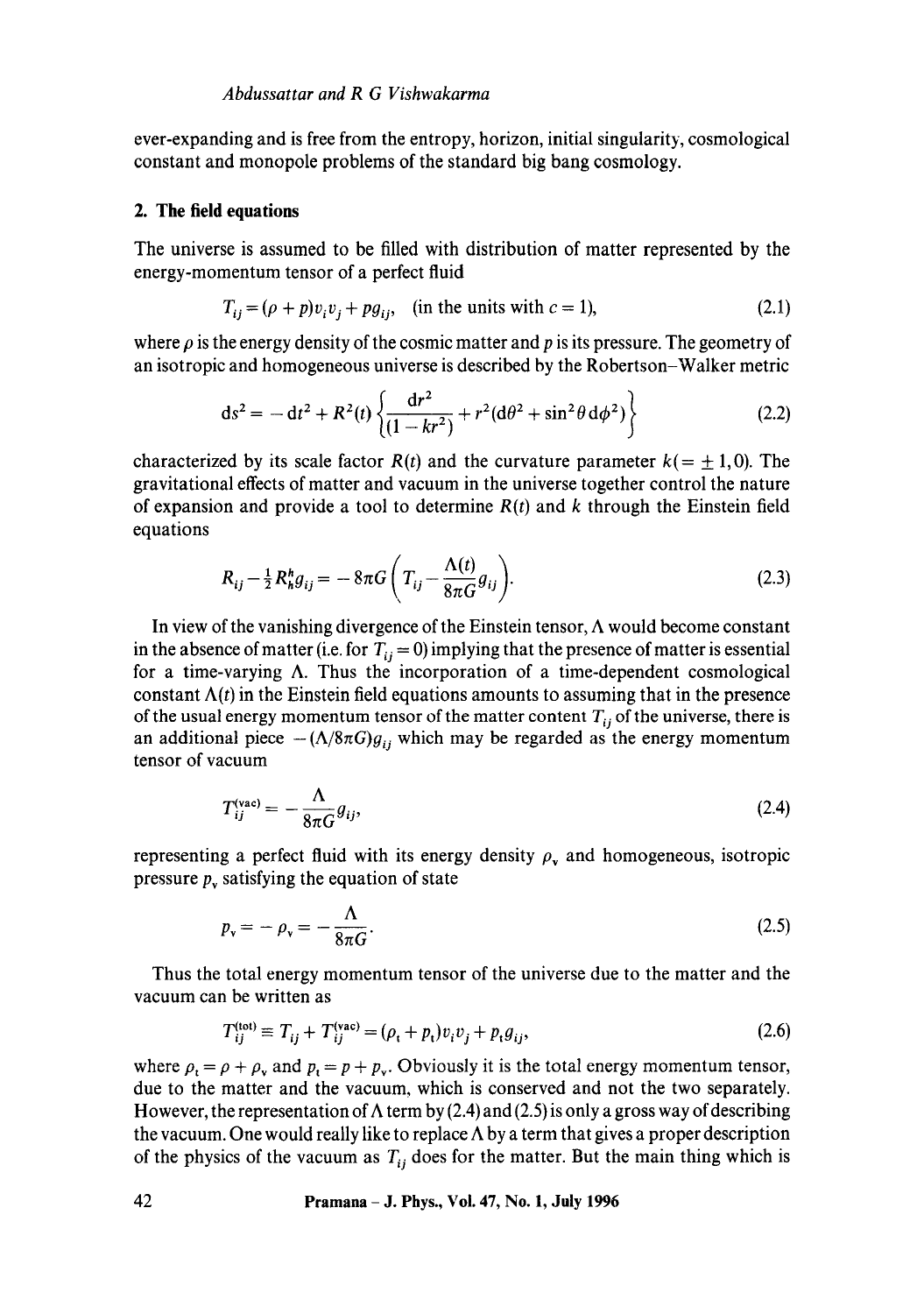lacking for a unified theory of gravitation and particle physics is a proper energy momentum tensor for the vacuum [10]. In the context of  $(2.1)$ ,  $(2.2)$  and  $(2.5)$ , the field equation (2.3) yields

$$
-\frac{\ddot{R}}{R} = \frac{4\pi G}{3}(\rho + 3p - 2\rho_v) \equiv \frac{4\pi G}{3}(\rho_t + 3p_t)
$$
 (2.7)

and

$$
\frac{\dot{R}^2}{R^2} + \frac{k}{R^2} = \frac{8\pi G}{3} (\rho + \rho_x) \equiv \frac{8\pi G}{3} \rho_t.
$$
 (2.8)

Equation (2.7) may be deemed as an analogue of the Newtonian force law and suggests that the force per unit mass at each space-time point is determined by the active gravitational mass density  $(p + 3p)$  causing an attractive force together with the vacuum energy acting as a repulsive force. It is this repulsive force which drives expansion, with the classical de-Sitter inflation, in the early vacuum dominated universe. Here we note that the gravitational pull is exerted not only by  $\rho$ , as in the Newtonian theory, but rather by  $(\rho + 3p)$  which exhibits a relativistic effect. It is this additional pressure and internal energy contribution to the gravitational force which is the major cause of the problem of gravitational collapse in general relativity.

In the standard model (with  $\rho_v = 0$ ), (2.7) and (2.8) obtain  $\rho R^3$  = constant in the present pressureless phase of evolution which can be interpreted as the conservation of the active gravitational mass of the comoving sphere of radius R. As there is no justification of conferring a special status upon the present epoch, we speculate that this constancy feature of the active gravitational mass is met not only in the present phase of evolution but in the early phases too. We thus assume that in the presence of pressure, the active gravitational mass is constant, i.e.

$$
(\rho + 3p)R^3 = \text{constant.} \tag{2.9}
$$

It may be noted that  $\rho R^3$  = constant is a consequence of the field equations in the absence of pressure, whereas  $(\rho + 3p)R^3$  = constant is the result of the restriction that we have imposed on the model.

Equation (2.9), taken together with the energy-momentum conservation equation

$$
\dot{\rho} + 3(\rho + p)\frac{\dot{R}}{R} = 0,\tag{2.10}
$$

leads to

$$
p3 = K(\rho + 3p)2, \quad K = constant \ge 0,
$$
\n(2.11)

which is the equation of state for the perfect fluid constituting the matter content of the universe. It is a physically reasonable equation of state since

$$
\frac{\mathrm{d}p}{\mathrm{d}\rho} = \frac{2}{3} \cdot \frac{p}{(\rho + p)},\tag{2.12}
$$

indicating that  $dp/d\rho < 1/3$  for  $\rho > p$ . The equation of state (2.11) taken together with the field equations leads to big bang models which we have already discussed  $\lceil 11 \rceil$ .

**Pramana - J. Phys., Vol. 47, No. 1, July 1996 43**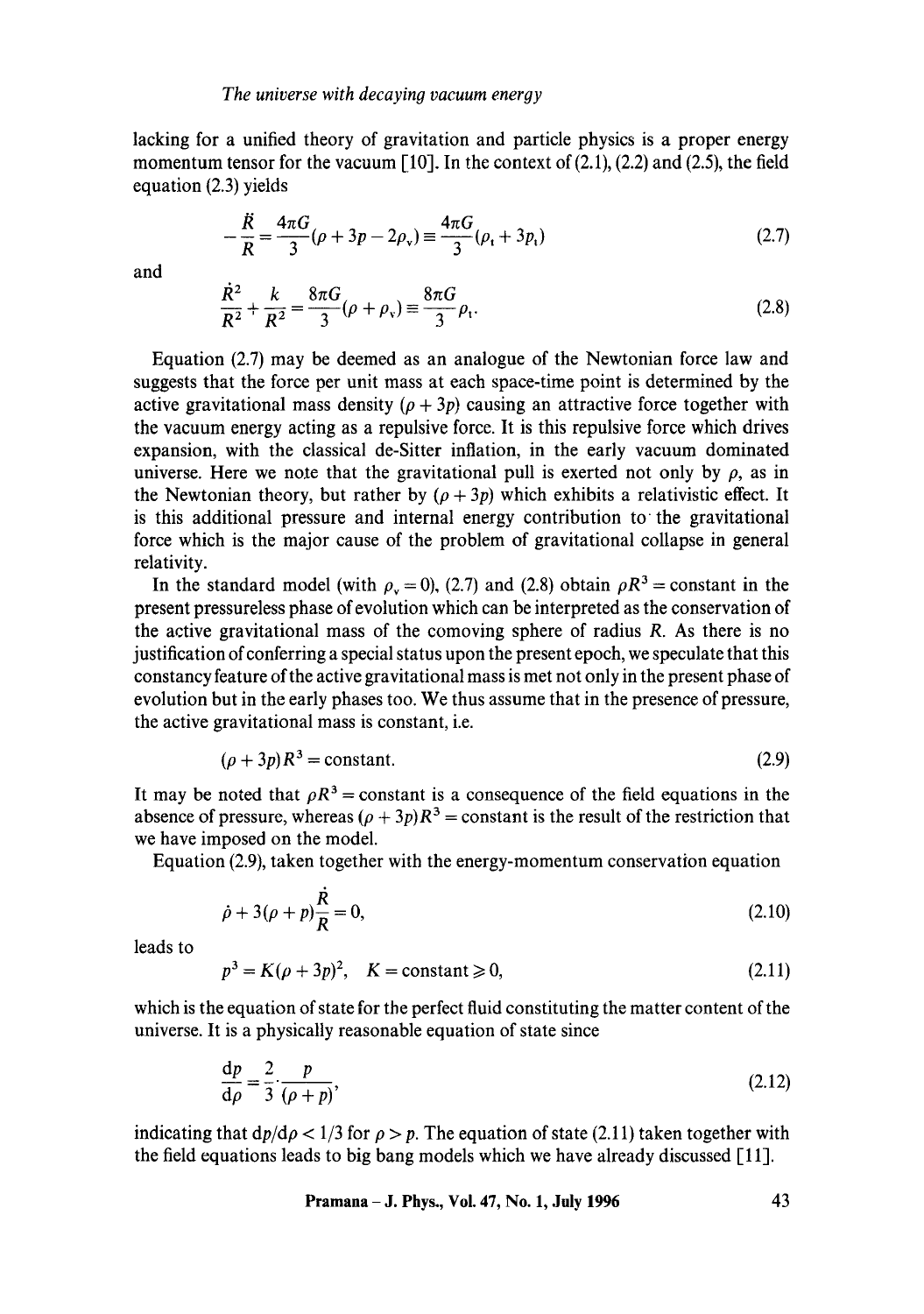#### *Abdussattar and R G Vishwakarma*

In the presence of  $\rho_v$ , where the active gravitational mass density is modified as  $(\rho_t + 3p_t)$  or equivalently as  $(\rho + 3p - 2p_y)$ , (2.9) representing the conservation of the active gravitational mass is then modified as

$$
(\rho_t + 3p_t)R^3 \equiv (\rho + 3p - 2\rho_v)R^3 = \text{constant} = A(\text{say}),\tag{2.13}
$$

and the energy-momentum conservation equation (2.10) is replaced by

$$
\dot{\rho}_t + 3(\rho_t + p_t)\frac{\dot{R}}{R} = 0.
$$
\n(2.14)

It may be noted that the constant A appearing in  $(2.13)$  may assume different values (even zero and negative ones) in the different phases of evolution specially for a decaying vacuum energy which may generate relativistic or non-relativistic particles. This is because the total active gravitational mass A is the resultant of two components; (i) a gravitational attraction caused by the material part  $(\rho + 3p)$  and (ii) a repulsion produced by the vacuum. The value of  $A$  at any epoch therefore depends upon the relative contribution of these two components and hence on the relative dominance of matter and vacuum at that epoch. In the early vacuum dominated phase,  $A < 0$  as (2.13) indicates. As soon as the vacuum balances its material counterpart, A becomes zero. When the vacuum further reduces and gets dominated by matter, A becomes positive. Thus the total active gravitational mass is conserved phasewise only and not throughout the evolution. The non-conservation of the active mass across phases may be a result of two phase transitions occurring in the early universe which lead to the restoration of the originally broken symmetry between weak, strong and electromagnetic interactions and thus results in a number of striking and unusual effects which take place during the phase transitions. Almost all elementary particles become massless, weak and strong interactions become long-range like electromagnetic interactions and large inhomogeneities in the energy density is created forming black holes which, after the phase transition, are soon evaporated due to the Hawking effect  $[12]$ . These phase transitions also account for the changes in  $\vec{R}$  via the discontinuities in A as is clear from

$$
\ddot{R} = -\frac{4\pi GA}{3R^2},\tag{2.15}
$$

which may be obtained from  $(2.7)$  and  $(2.13)$ .

As the conservation laws are closely related with the symmetry properties of the physical systems, it is natural to look for the symmetry of the space-time linked with the conservation law (2.13). In this connection, we note that a space-time is said to admit Ricci-collineation along a field vector  $\eta^i$  [13] if  $\mathscr{L}_n R_{ij} = 0$ , where  $\mathscr{L}_n$  denotes the Lie-derivative along  $\eta^i$ . If the Ricci tensor is Lie-transported along  $\eta^i$ , then there exists a conservation law generator of the form  $[R_m^T \eta^m]_{ij} = 0$  [14] and if Einstein's field equation (2.3) is satisfied, this can be written as  $[T_m^j m^m + (\rho_v - \frac{1}{2}T)\eta^j]_{ij} = 0$  which provides the symmetries of the stress energy tensor depending upon the specific character of the symmetry vector  $\eta^i$ . Also a space-time is said to admit a family of contracted Ricci-collineation if  $g^{ij}\mathscr{L}_n R_{ij} = 0$  which leads to a conservation law generator of the form  $\left[\sqrt{-g}\left\{T_{\rm m}^j\eta^{\rm m}+(\rho_{\rm v}-\frac{1}{2}T)\eta^j\right\}\right]$ ; = 0 [15]. Now we recall the symmetries of the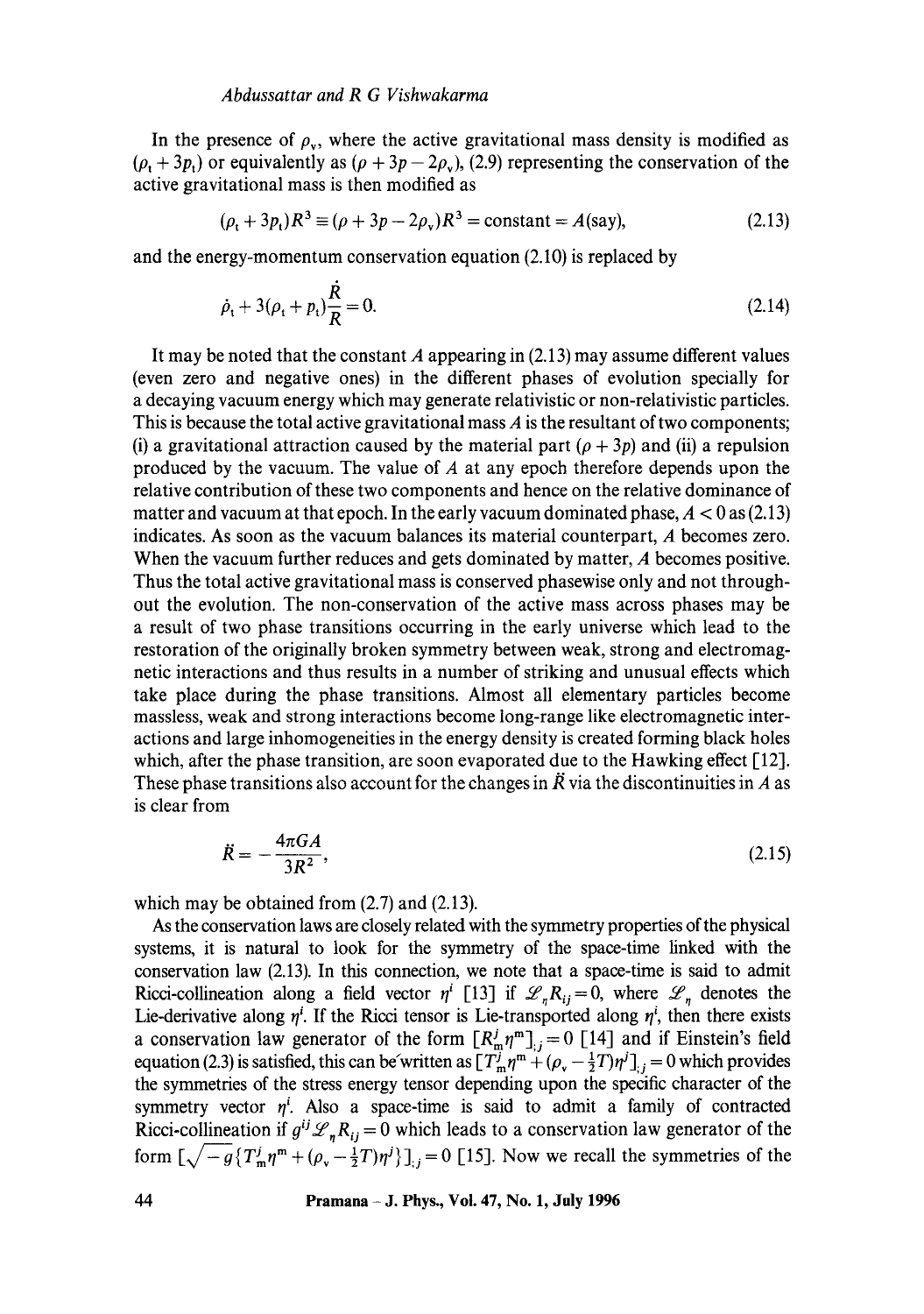Robertson-Walker metric belonging to the family of contracted Ricci-collineation discussed by Green *et al* [16] for the symmetry vector proportional to the fluid flow vector  $v^i$ . Out of the three possible choice for  $\mathscr{L}R_{ij}$  studied by them, the one having  $\mathscr{L}R_{ij} = \lambda(R_{ij} - \frac{1}{4}R_h^h g_{ij})$  leads to a symmetry vector  $\eta^i = \psi v^i$  given by  $\psi = \text{constant}/\ddot{R}R^2$ . Thus, in view of (2.15) which is a consequence of the conservation law (2.13), it follows that the space time admits a contracted Ricci-collineation along the fluid flow vector  $v^i$ . The conservation law (2.13) also follows directly from the conservation law generator  $\left[\sqrt{-g} \left\{T_m^j\eta^m + (\rho_v - \frac{1}{2}T)\eta^j\right\}\right]_i = 0$  for the symmetry vector  $\eta^i$  = constant  $\times v^i$  and  $T_{ij}$ given by  $(2.1)$ .

It may also be noted that the left hand side of (2.7) is the Gaussian curvature of the two dimensional surface specified by varying r and t, keeping  $\theta$  and  $\phi$  constant in (2.2) and may be considered as the curvature of the isotropic, homogeneous space-time (2.2). Thus (2.7) indicates that the curvature of the space-time is governed by the total active gravitational mass density of the universe which continuously rolls down in an expanding universe, as (2.13) indicates. This consequently transforms the space-time from a state of large curvature to a state of flatness as  $t\rightarrow\infty$ .

The integration of (2.15) gives

$$
\dot{R}^2 = \frac{8\pi GA}{3R} + B,\tag{2.16}
$$

where  $\hat{B}$  is a constant of integration. It is important to note that (2.16), whose integral supplies the time-variation of the scale factor  $R(t)$ , is independent of  $k - at$  least in the absence of any further constraint imposed on the model. It may be noted that in the standard model, three competing terms drive the universal expansion: a matter term, a cosmological constant term and a curvature term, via (2.8), for an universe which is respectively open, flat and closed as  $k = -1, 0$  and  $+1$ . In the present case, the curvature index  $k = \pm 1$ , 0 plays its role via the equation of state and the initial conditions.

Equations  $(2.8)$ ,  $(2.13)$  and  $(2.16)$  may be used to obtain

$$
\rho_{t} \equiv \rho + \rho_{v} = \frac{A}{R^{3}} + \frac{3(B+k)}{8\pi GR^{2}}
$$
\n(2.17)

and

$$
p_t \equiv p - \rho_v = -\frac{(B+k)}{8\pi GR^2}.
$$
 (2.18)

One can observe that the different suitable choices of B and  $k$  in (2.18) may obtain the variations of  $\rho_v$ , in the present pressureless phase of evolution, as obtained by various authors in their models [3,4]. If one chooses B and k in such a way that  $B + k = \delta$ , where  $\delta$  is a positive constant of order 1, one would get  $\rho_{v} = \delta/8\pi GR^{2}$  as obtained by Chen and Wu [3] from a dimensional analysis made in the spirit of quantum cosmology. For  $B = 2$  with  $k = 1$ , (2.18) gives  $\rho<sub>v</sub> = 3/8\pi GR^2$  and (2.16)-(2.18) give  $\rho = \rho_c (\equiv 3H^2/8\pi G)$  as obtained by Ozer and Taha [4].

As we have only two independent equations (2.17) and (2.18) in three unknowns  $\rho$ , p and  $\rho_v$ , we need an extra equation to solve the system uniquely. This is supplied by the equation of state of the matter content. We assume that the energy density of the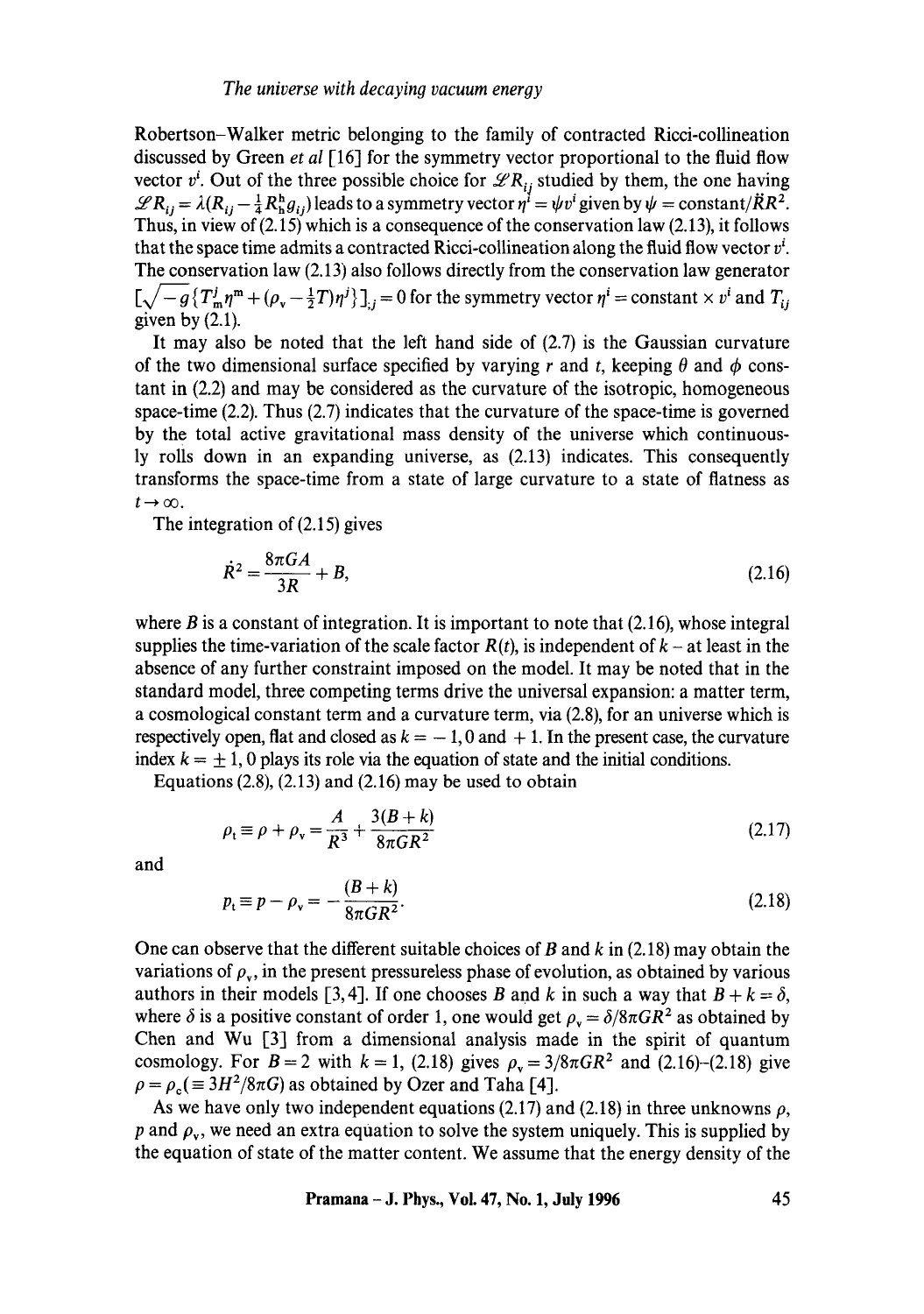cosmic matter is the sum of rest mass and radiation energy densities and its pressure p is due to the radiation only. That is,

$$
\rho = \rho_{\rm m} + \rho_{\rm r}, \quad p = p_{\rm r} = \frac{1}{3}\rho_{\rm r}.
$$
\n(2.19)

Thus the assumption (2.13), taken together with Einstein's field equations, determines the time variation of the scale factor  $R(t)$  and leaves the vacuum energy density  $\rho_{v}$  to be treated on the same footing as the material energy densities  $\rho_m$  and  $\rho_r$  so that like  $\rho_m$ and  $\rho_r$ ,  $\rho_v$  too varies differently in the different phases of evolution.

Equations (2.17) and (2.18), together with (2.16) imply that

$$
\rho + p = \rho_c, \quad \text{provided we take } B = 2k. \tag{2.20}
$$

However,  $k = -1$  demands  $\rho_{\rm v} < 0$  for  $p = 0$ . Equation (2.20), taken together with (2.19), suggests that

$$
\frac{\rho}{\rho_c} \simeq \begin{cases} \frac{3}{4}, & \text{when } \rho \simeq \rho_r \gg \rho_m \text{ (in the early radiation dominated universe),} \\ 1, & \text{when } \rho \simeq \rho_m \gg \rho_r \text{ (in the present matter dominated universe).} \end{cases}
$$
\n(2.21)

This favours the presence of some sort of dark matter which has not been detected so far.

The total-energy conservation equation (2.14), which may alternatively be written as

$$
\frac{\mathrm{d}}{\mathrm{d}t}(\rho R^3) + p\frac{\mathrm{d}R^3}{\mathrm{d}t} + R^3 \frac{\mathrm{d}\rho_v}{\mathrm{d}t} = 0,\tag{2.22}
$$

suggests that the change in the entropy of matter content of the universe, given by

$$
T\mathrm{d}S \equiv \mathrm{d}(\rho R^3) + p\mathrm{d}R^3 = -R^3\mathrm{d}\rho_v,\tag{2.23}
$$

is always increasing for a decaying vacuum energy though the total entropy, of matter and vacuum taken together, remains conserved as is clear from (2.14). Thus there is a spontaneous creation of matter in the form of radiation out of the vacuum energy provided  $\rho_v < 0$ , which is the case in our model as we shall see later on. This can also be seen by integrating (2.22) which, in the early pure radiation era ( $\rho_m = 0$ ) with the equation of state given by (2.19), gives

$$
\rho_{\rm r} = \rho_{\rm r0} \left(\frac{R_{\rm o}}{R}\right)^4 - \frac{1}{R^4} \int_{R_{\rm o}}^R R'^4 \frac{\mathrm{d}\rho_{\rm v}}{\mathrm{d}R'} \mathrm{d}R',\tag{2.24}
$$

where  $\rho_r = \rho_{r0}$  at  $R = R_0$ . The subscript zero stands for the value of the quantity at  $t = 0$ . When matter and radiation are both present ( $\rho = \rho_m + \rho_r$ ), equation (2.22) reads

$$
\frac{d}{dt}(\rho_m R^3) + \frac{d}{dt}(\rho_r R^3) + p\frac{dR^3}{dt} + R^3 \frac{d\rho_v}{dt} = 0.
$$
 (2.25)

Vacuum coupling primarily to matter would imply the continuous creation of baryon-antibaryon pairs. Naively, one would expect this effect to be greatly suppressed relative to radiation production. Moreover, observations so restrict the size of such a matter creation term that one would get [5]

$$
\frac{\mathrm{d}}{\mathrm{d}t}(\rho_{\mathrm{m}}R^3) \simeq 0,\tag{2.26}
$$

**46 Pramana - J. Phys., Vol. 47, No. 1, July 1996**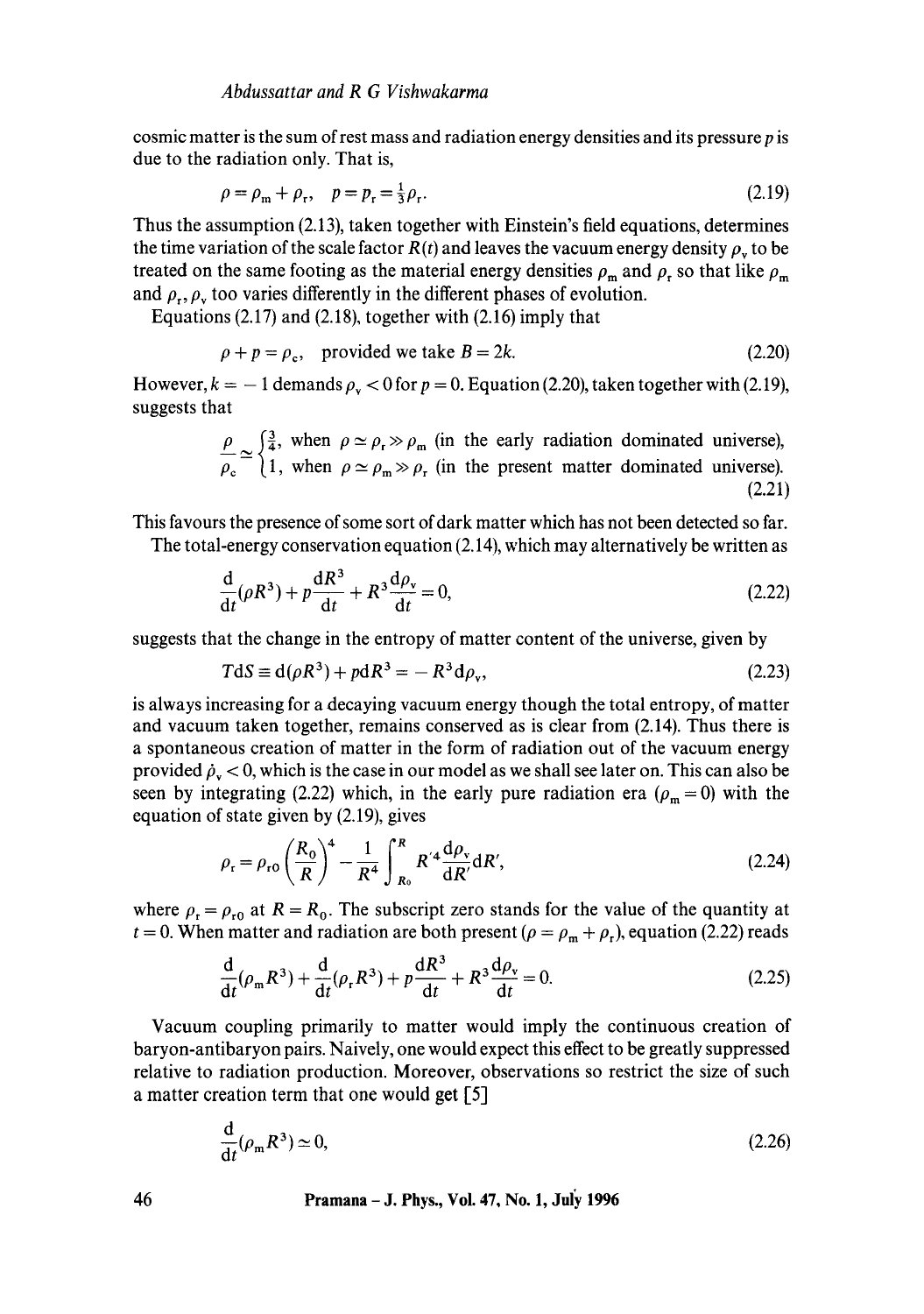so that (2.24) may be considered approximately valid for the radiation component in both--the radiation dominated as well as matter dominated eras, which shows that for  $\dot{\rho}_v$  < 0 with  $\dot{R} > 0$ , the vacuum generates a positive contribution to  $\rho_r$ . Even when  $\rho_{\rm ro} = 0$ , (2.24) is valid and the vacuum energy then represents the curvature of the empty space-time which soon makes the universe non-empty by generating radiation. Thus the radiation will be created from a decaying vacuum energy all the time transforming the space-time from a state of large curvature to a state of flatness as  $t \to \infty$ .

We thus see that the energy momentum tensor of vacuum represented by (2.4), which is a negative field, acts just like a creation field proposed by Hoyle and Narlikar [17] operating through the interaction of a zero rest mass scalar filed  $C$  of negative energy, with matter. Because of its negative energy, the C-field has a repulsive effect tending to expand the space-time as does the positive cosmological constant  $\Lambda$ . In fact continuous creation can be accounted for with the equations of conventional general relativity plus an equation of state that includes negative pressure and a positive matter density [18].

The model is now completely specified in dynamical structure. The provisions for an initial condition and an equation of state, which is supplied by (2.19), determine its physical content. In the following sections, we investigate its cosmological consequences, starting with the initial phase of pure radiation.

## **3. The very early universe**

We choose the initial time  $t = 0$ , when  $\rho_{r0} = \dot{R} = 0$  and hence the whole vacuum energy is then locked up in potential form in the curvature of empty space-time. With this, (2.16), (2.17) and (2.18) suggest that  $A = -3kR_0/4\pi G$ ,  $B = 2k$  and  $\rho_{v0} = 3k/8\pi GR_0^2$ . As  $\rho_{\rm v}$  is always positive in this model, we have  $k > 0$  so that

$$
k = 1
$$
,  $A = -\frac{3R_0}{4\pi G}$  and  $B = 2$ . (3.1)

It is noteworthy that the initial conditions necessarily require the curvature index  $k$  to be positive. Further, the curvature can be looked upon as being generated by the  $\Lambda$  term which, as evolution proceeds, itself generates the radiation as evidenced by (2.24).

By the use of  $(3.1)$ ,  $(2.15)$  reduces to

$$
\ddot{R} = \frac{R_0}{R^2},\tag{3.2}
$$

which indicates that  $\ddot{R} > 0$  implying that the expansion is being driven by some general (non-exponential) type of inflation throughout the era. With (3.1), the solution of (2.16) obtains

$$
R = R_0 \csc^2 \psi, \quad t = \frac{R_0}{\sqrt{2}} \left( \ln \cot \frac{\psi}{2} + \csc \psi \cot \psi \right). \tag{3.3}
$$

The parameter  $\psi$  appearing in (3.3) can be eliminated, giving

$$
t = \frac{R_0}{\sqrt{2}} \ln \left( \frac{\sqrt{R} + \sqrt{R - R_0}}{\sqrt{R_0}} \right) + \sqrt{\frac{R(R - R_0)}{2}}.
$$
 (3.4)

**Pramana - J. Phys., Vol. 47, No. 1, July 1996 47**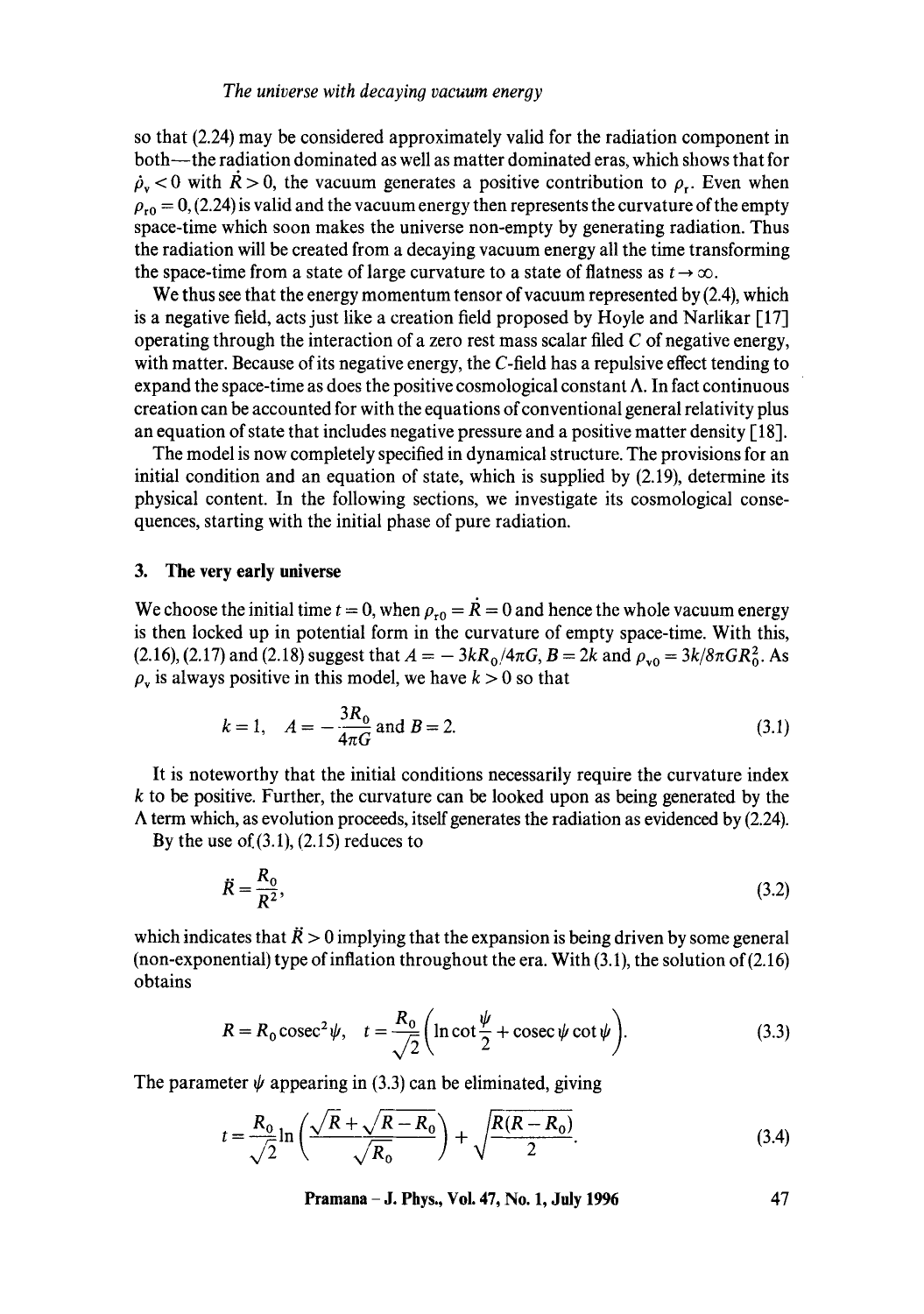With  $(3.1)$ , equations  $(2.17)$  and  $(2.18)$  obtain

$$
\rho_{\rm r} = \frac{\alpha}{R^2} \left[ 1 - \frac{R_0}{R} \right],\tag{3.5}
$$

$$
\rho_{\rm v} = \frac{\alpha}{R^2} \left[ 1 - \frac{R_0}{3R} \right],\tag{3.6}
$$

where  $\alpha = 9/16\pi G$ . The differentiation of (3.5) and (3.6) with respect to the cosmic time t yields

$$
\dot{\rho}_r = -\frac{2\alpha \dot{R}}{R^4} \left[ R - \frac{3}{2} R_0 \right],
$$
\n(3.7)

$$
\dot{\rho}_{\rm v} = -\frac{2\alpha \dot{R}}{R^4} [R - \frac{1}{2} R_0], \tag{3.8}
$$

which indicate that for  $R \ge 0$ ,  $\rho_r \le 0$  according as  $R \ge 1.5R_0$  while  $\rho_r \le 0$  throughout the era implying that the vacuum is continuously decaying in this era and transforming into radiation whose energy density  $\rho_r$ , which is zero initially, reaches its maximum at  $R = 1.5R_0$  or equivalently at  $t = 1.24R_0$ . Thereafter, it begins to decrease which may be a result of fast expansion of the universe. As soon as the created radiation reaches thermal equilibrium, it may be characterized by its temperature  $T$  given by

$$
\rho_{\rm r} = \frac{\pi^2}{30} N(T) T^4,\tag{3.9}
$$

in suitable units. Here the effective number of spin degrees of freedom *N(T)* at temperature  $T$  is given by

$$
N(T) = N_{\rm b}(T) + \frac{7}{8}N_{\rm f}(T),\tag{3.10}
$$

where  $N<sub>b</sub>(T)$  and  $N<sub>f</sub>(T)$  correspond to bosons and fermions respectively. We assume  $N(T)$  to be constant throughout the pure radiation era. From (3.5) and (3.9), we have

$$
T = \left[\frac{30\alpha}{\pi^2 N}\right]^{1/4} \left[\frac{1}{R^2} \left(1 - \frac{R_0}{R}\right)\right]^{1/4}.
$$
 (3.11)

Thus the temperature  $T$  is zero initially. It remains finite for all finite values of  $t$  and reaches a maximum at  $t = 1.24R_0$ , given by

$$
T_{\text{max}} = \left[\frac{40\alpha}{9\pi^2 N R_0^2}\right]^{1/4}.\tag{3.12}
$$

The model although starts from a cold state but need not, however, be much different from a hot initiation, for a small  $R_0$ , since the temperature increases very rapidly within a time scale of order  $R_0$ .

In order to have an estimate of  $R_0$ , we relate it with the Planck mass  $M_{pl}$ , by assuming that

$$
T_{\text{max}} = M_{\text{pl}} = G^{-1/2}.
$$
\n(3.13)

**48 Pramana - J. Phys., Vol. 47, No. 1, July 1996**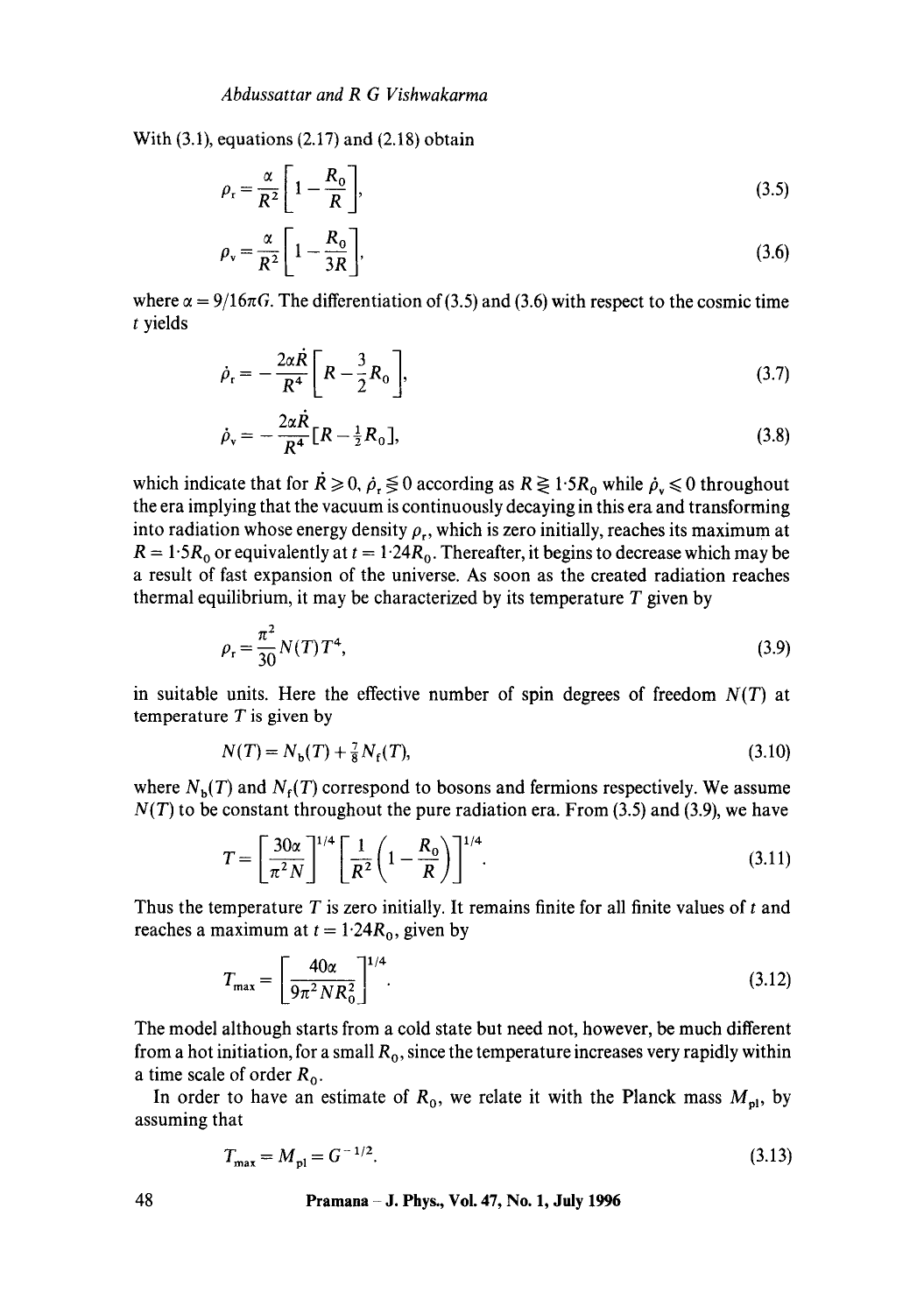This amounts to

$$
R_0 \simeq 0.28 M_{\rm pl}^{-1} N^{-1/2} \simeq 2.3 \times N^{-1/2} \times 10^{-20} (\text{GeV})^{-1}.
$$
 (3.14)

Thus the maximum temperature, at  $R = 1.5R_0$ , is achieved at a very early time, at  $t \approx 10^{-44}$  sec.

For  $R \gg 1.5R_0$ , (3.4) obtains

$$
R \simeq \sqrt{(2)}t. \tag{3.15a}
$$

Hence for  $R \gg 1.5R_0$ , (3.5), (3.6) and (3.11) reduce to

$$
\rho_{\rm r} \simeq \rho_{\rm v} \simeq \frac{\alpha}{(\sqrt{2}t)^2},\tag{3.15b}
$$

and

$$
T \simeq \left[\frac{30\alpha}{\pi^2 N}\right]^{1/4} \frac{1}{(\sqrt{2}t)^{1/2}}.
$$
 (3.15c)

The corresponding expressions for these variables in the standard model are given by

$$
R_{\rm SM} \sim t^{1/2},\tag{3.16a}
$$

$$
\rho_{rSM} = \frac{\alpha}{(\sqrt{6}t)^2} \tag{3.16b}
$$

and

$$
T_{\rm SM} = \left[\frac{30\alpha}{\pi^2 N}\right]^{1/4} \frac{1}{(\sqrt{6}t)^{1/2}}.
$$
 (3.16c)

Thus for  $R \gg 1.5R_0$ , the values of the radiation energy density and temperature attained at time t in the standard model are attained at time  $\sqrt{3}t$  in the present model. We thus see that although the present model is clearly different from the standard model in several respects such as cold initiation, non-adiabaticity and regularity at  $t = 0$ , it possesses for  $T \geq T_{\text{max}}$ almost the same thermal history as the standard model. However, the time dependence of R in the present model is altogether different from that of the standard model which may be effective in solving the horizon problem. As the universe is geometrically closed  $(k = 1)$  in the present model, it is possible to determine the time  $t = t_{\text{can}}$  when the whole universe becomes causally connected. This is given by [4,19]

$$
\int_0^{t_{\rm cm}} \frac{\mathrm{d}t}{R(t)} = \int_0^1 \frac{\mathrm{d}r}{\sqrt{(1 - r^2)}} = \frac{\pi}{2} \tag{3.17}
$$

which, by the use of (3.3), obtains

$$
t_{\text{cau}} \simeq 2.4R_0 \simeq 0.68M_{\text{p1}}^{-1}N^{-1/2} \tag{3.18}
$$

indicating that the global causal connection in the present model has been established at a very early time - of the order of Planck time. Thus the present model does not have a horizon problem. When the global causality is established, the maximum temperature is surpassed and the whole universe attains the temperature  $T_{\text{cau}}$ , given by

$$
T_{\text{cau}} = 0.859 T_{\text{max}},\tag{3.19}
$$

**Pramana- J. Phys., Vol. 47, No. 1, July 1996 49**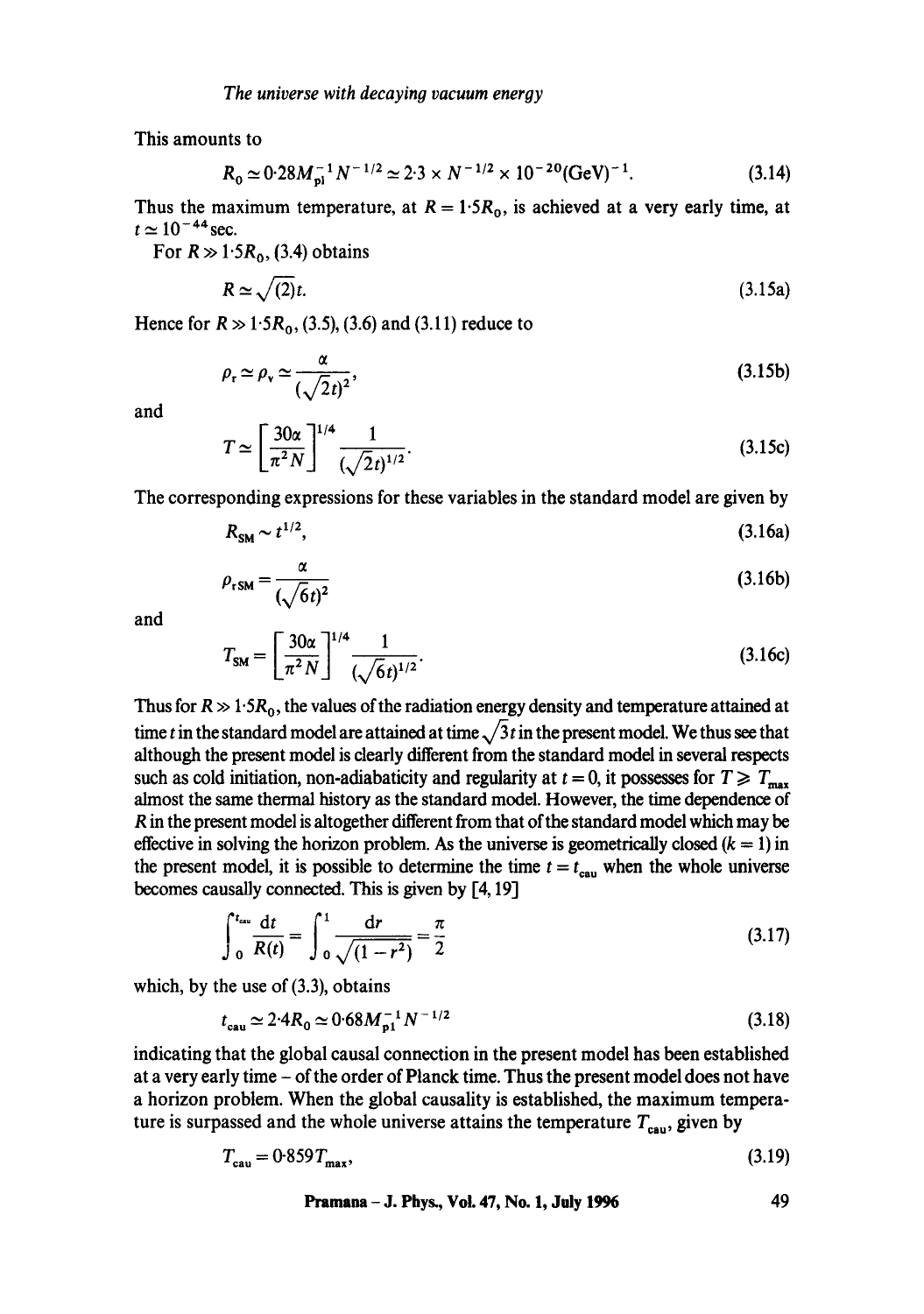which indicates that the whole universe becomes causally connected soon after attaining the Planck temperature.

#### **4. Period of rest mass generation**

Equations (3.5) and (3.6) indicate that as R becomes larger than  $R_0$ ,  $\rho<sub>v</sub>$  gradually tends to  $\rho_r$ . When  $\rho_v = \rho_r$  at  $R = R_1$  (say), which may be taken as the first phase transition in the model,  $A = \ddot{R} = 0$ , as (2.13) and (2.15) indicate, and the universe starts to expand linearly. In this phase, the radiation energy is converted into rest mass by some mechanism until the rest mass density  $\rho_m$  attains a maximum, say at  $R = R_2$  which may be taken as the second phase transition leading to  $\ddot{R} < 0$ . Assuming that the early part of the evolution is very small compared to the matter dominated universe, one observes that R<sub>2</sub> may not be much larger than R<sub>eq</sub> (where  $\rho_m = \rho_r$ ) and hence one may take  $R_2 \simeq R_{eq}$  with no consequence. The possibility of two phase transitions occurring in the present model is consistent with unified gauge field theories.

As  $A = 0$  in this period, (2.13) suggests that

$$
\rho + 3p - 2\rho_v = 0. \tag{4.1}
$$

Now we consider the viscous effects of radiation in this phase, where the motion is one of pure expansion, by replacing the hydrostatic pressure  $p$  by  $p'$  given by

$$
p'=p-\xi\theta,\tag{4.2}
$$

where  $\zeta$  is the coefficient of bulk viscosity and  $\theta = 3R/R$  is the volume expansion rate. The customary expression for  $\xi$  for a radiative fluid is given by [20]

$$
\xi = \beta \rho_r,\tag{4.3}
$$

where  $\beta$  is a constant of order unity. For  $R \gg R_0$ , (3.5) and (3.6) suggest that  $\rho_r \simeq \rho_r \simeq \alpha/R^2$ . Though this holds in the pure radiation era for  $R \le R_1$ , it may be taken approximately valid in the rest mass generation period too as the latter period may not be very large. Thus (4.1), together with (2.19), (4.2) and (4.3), obtains

$$
\rho_{\rm m} R^3 \simeq 9\alpha \beta R. \tag{4.4}
$$

Thus  $\rho_m R^3 \simeq$  constant, as  $\ddot{R} = 0$  in this period. This indicates that the universe might have turned matter dominated by some dissipative mechanism in the rest mass generation period itself.

### **5. The matter and radiation era**

In this period of evolution  $R \ge R_2$  and (2.26) holds which implies that the total rest mass energy  $E_m = \rho_m R^3$ , remains approximately constant:

$$
\rho_{\mathbf{m}} R^3 = E_{\mathbf{m}}^p,\tag{5.1}
$$

where 'p' stands for the present value of the quantity.

Observations [8, 21] indicate that the present cosmic energy density  $\rho$  is very close to its corresponding critical value  $\rho_c$ . In our model, (2.21) indicates that  $\rho \simeq \rho_c$  for  $B = 2$ with  $k = 1$  in the present matter dominated phase. We therefore, maintain  $B = 2$  in this phase too in order to be in agreement with observations.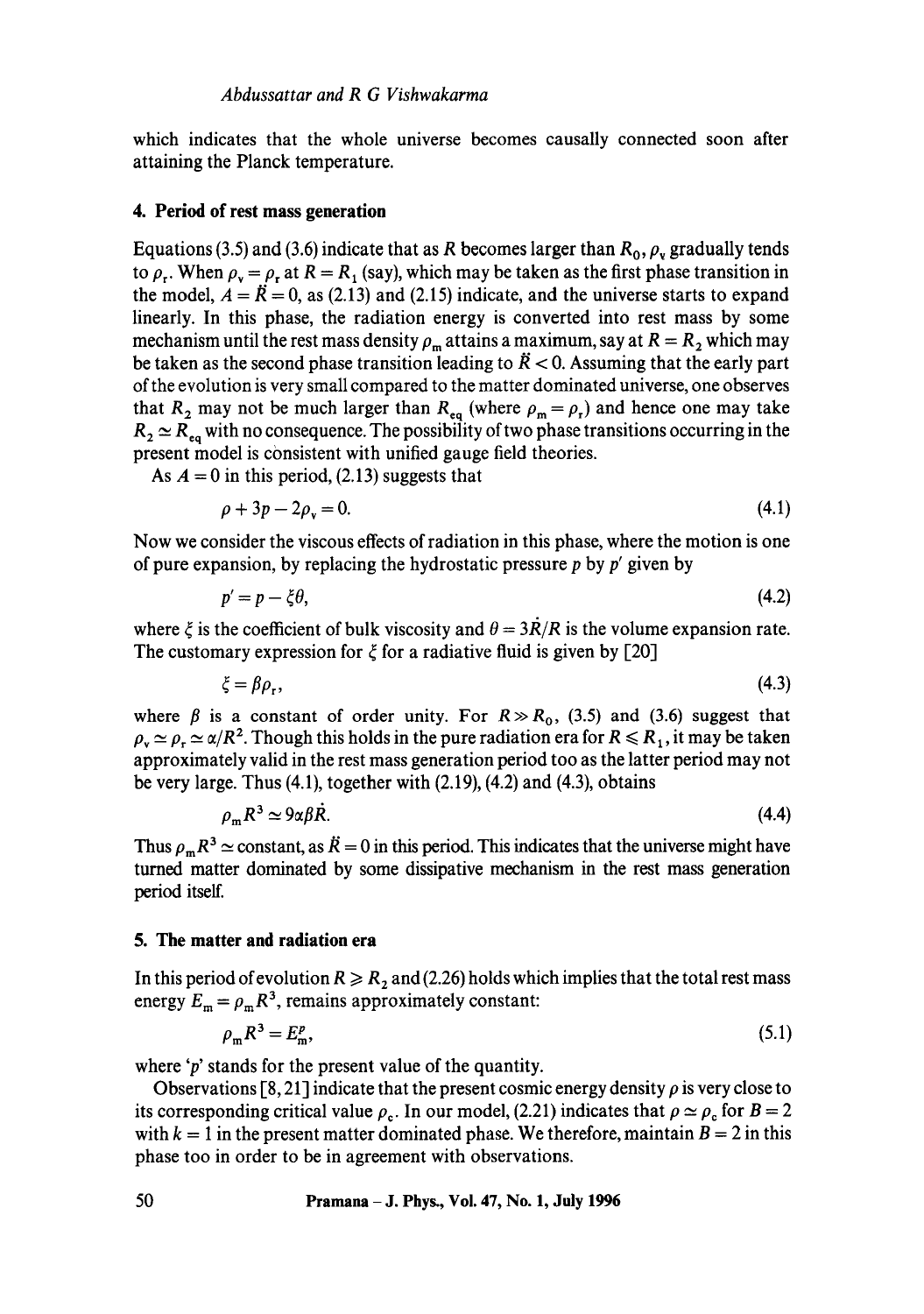Now (2.13) together with (5.1) obtains

$$
A = E_{\rm m}^p + 2(\rho_{\rm r}^p - \rho_{\rm v}^p) R_p^3. \tag{5.2}
$$

The vacuum energy density  $\rho_v^p$ , at the present epoch, is below the radiation energy density  $\rho_r^p$  and at most it is of the order of  $\rho_r^p$  [5]. Also from (2.18) together with  $B = 2$ and  $k = 1$ , we conclude that  $\rho_v^p > \frac{1}{3} \rho_v^p$ . These constraints form limits for the present value of  $\rho_r$  as  $\frac{1}{3}\rho_r^p < \rho_r^p \le \rho_r^p$  implying

$$
\rho_v^p = \left(1 - \frac{w}{2}\right) \rho_r^p, \quad 0 \le w < 4/3,\tag{5.3}
$$

w being a dimensionless pure number. With  $(5.3)$ ,  $(5.2)$  gives the value of A in this era as

$$
A = E_{\rm m}^p + w E_{\rm r}^p. \tag{5.4}
$$

Equations (2.17) and (2.18), in this phase, thus yield

$$
\rho_r = \frac{\alpha}{R^2} \left[ 1 + \gamma \frac{R_p}{R} \right] \tag{5.5}
$$

and

$$
\rho_{\rm v} = \frac{\alpha}{R^2} \left[ 1 + \frac{\gamma}{3} \frac{R_{\rm p}}{R} \right],\tag{5.6}
$$

where  $\gamma = (4\pi w G/3) \rho_r^p R_p^2$  is a positive dimensionless number. Equation (5.5) indicates that the total radiation content of the universe  $E_r$ , which is given by

$$
E_{\rm r} \equiv \rho_{\rm r} R^3 = \alpha \gamma R_{\rm p} + \alpha R, \tag{5.7}
$$

is a function of R and increases as R increases. This is altogether different from the case in Ozer-Taha model [4] which has a decreasing  $E_r$  in a certain interval of time, in spite of radiation always being created.

Equations (5.1) and (5.5) imply that

$$
\rho_{\mathfrak{m}} \gtrless \rho_{\mathfrak{r}} \quad \text{according as} \quad R \lessgtr \frac{1}{\alpha} \bigg( E_{\mathfrak{m}}^p - \frac{3w}{4} E_{\mathfrak{r}}^p \bigg). \tag{5.8}
$$

Thus  $\rho_m = \rho_r$  is obtained at (i)  $R = R_{eq} (\simeq R_2)$  and (ii)  $R = 1/\alpha (E_m^p - (3w/4)E_r^p) = R_{eq}^{\text{II}}$  (say). Thus a second era of radiation dominance starts at  $R_{eq}^{\text{II}}$  which, for the estimates of

 $R_p$ ,  $\rho_r^p$  and  $\rho_m^p$  as obtained later on, is found to be  $R_{eq}^{\text{II}} \simeq 9.6 \times 10^{47} (\text{GeV})^{-1}$ .

The time-dependence of the scale factor  $R(t)$  in this era may be obtained from (2.16) as

$$
R = \frac{3A}{8\alpha}(\cosh 2\psi - 1), \quad t = \frac{3A}{8\sqrt{2}\alpha}(\sinh 2\psi - 2\psi) + C,\tag{5.9a}
$$

where A is given by (5.4) and C, the constant of integration, is some function of  $R_2$ . Equation (5.9a) indicates that  $R \to \infty$  and  $t \to \infty$  although  $k = 1$ .

Equation (5.9a) may alternatively be written as

$$
t = [8^{-1}R(4R + 3\alpha^{-1}A)]^{1/2} + 16^{-1}A\,3\sqrt{2}\alpha^{-1}
$$

$$
\times \ln\left[\frac{\sqrt{4R + 3\alpha^{-1}A} - 2\sqrt{R}}{\sqrt{4R + 3\alpha^{-1}A} + 2\sqrt{R}}\right] + C.
$$
(5.9b)

**Pramana – J. Phys., Vol. 47, No. 1, July 1996** 51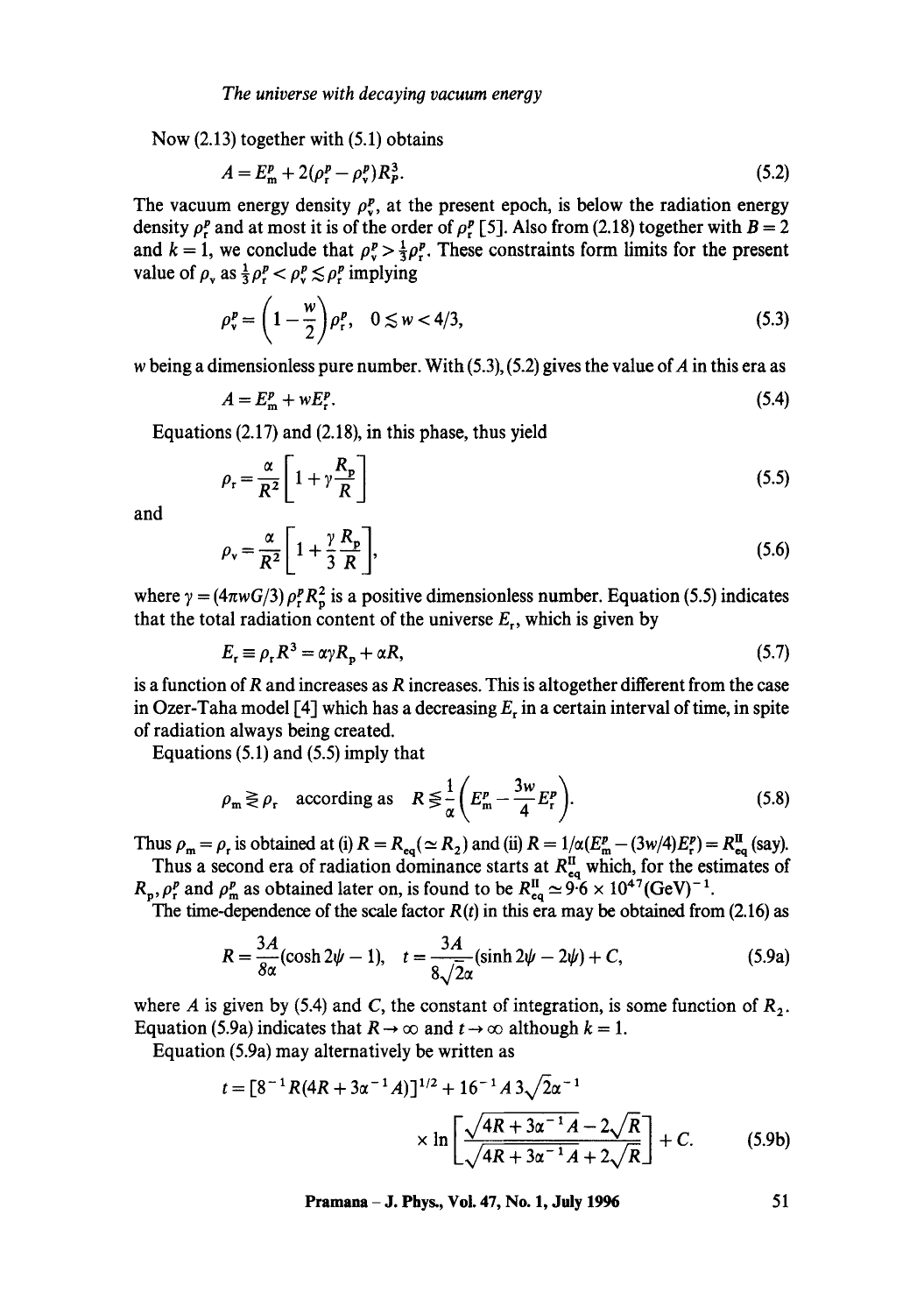The radiation energy density  $\rho_r$ , at present, is given by

$$
\rho_r^p = \frac{\pi^2 N(T_p) T_p^4}{30}.
$$
\n(5.10)

For the variation of  $\rho$ , given by (5.5), one can observe, along the lines of Ozer-Taha [4], that  $N(T_p) = 43/11$  in the present model. Hence (5.10), with the experimental value of  $T_p = 2.7$ °K, yields

$$
\rho_r^p \simeq 3.8 \times 10^{-51} (\text{GeV})^4. \tag{5.11}
$$

Equation (2.20) may now be used to obtain the present total (non-vacuum) energy density  $\rho_p (= \rho_m^p + \rho_r^p)$  as

$$
\rho_p = \frac{2\alpha}{3} H_p^2 - \frac{1}{3} \rho_r^p. \tag{5.12}
$$

Taking  $H_p = 75 \text{ km s}^{-1} \text{ Mpc}^{-1}$  as favoured by the recent observations, (hence  $\rho_c^p = 4.4 \times 10^{-47} (\text{GeV})^4$ , we get

$$
\rho_p \simeq 4.4 \times 10^{-47} (\text{GeV})^4. \tag{5.13}
$$

Thus the present universe is matter dominated with  $\rho_p \simeq \rho_p^p \simeq \rho_m^p$ .

In order to obtain an estimate of the present values of the observables  $R_p$  and  $\rho_r^p$ , one may use  $(5.11)$  in  $(5.5)$  and  $(5.3)$  giving

$$
R_{\rm p} = \left[\frac{\alpha}{(1 - \frac{3}{4}w)\rho_{\rm r}^p}\right]^{1/2} = (1 - \frac{3}{4}w)^{-1/2} \times 8.4 \times 10^{43} (\text{GeV})^{-1},\tag{5.14}
$$

$$
\rho_v^p = \left(1 - \frac{w}{2}\right) \times 3.8 \times 10^{-51} (\text{GeV})^4. \tag{5.15}
$$

Another important quantity is the deceleration parameter q defined by  $q = -R\ddot{R}/\dot{R}^2$ which, from (2.15) and (2.16) obtains

$$
q = \left[2 + \frac{8\alpha R}{3A}\right]^{-1},\tag{5.16}
$$

so that the present value of  $q$  is given by

$$
q_{\rm p} \simeq \frac{1}{2} \left[ 1 - 0.00012 \left( 1 - w \frac{\rho_{\rm p}^p}{\rho_{\rm m}^p} \right) \right] \simeq \frac{1}{2},\tag{5.17}
$$

independently of w. Although w, which is not exactly known, occurs in the expressions for  $R_p$  and  $\rho_v^p$ , it is possible to find the estimates of these quantities as the maximum uncertainty in the value of w is  $\frac{4}{3}$  which does not much effect the values of these observables given by (5.14) and (5.15).

We thus have

$$
R_p \gtrsim 8.4 \times 10^{43} (\text{GeV})^{-1}, \quad \rho_v^p \lesssim 3.8 \times 10^{-51} (\text{GeV})^4. \tag{5.18}
$$

The present value of the cosmological constant is then obtained as

$$
\Lambda_{\rm p} \lesssim 6.4 \times 10^{-88} (\text{GeV})^2, \tag{5.19}
$$

52 **Pramana - J. Phys., Vol. 47, No. 1, July 1996**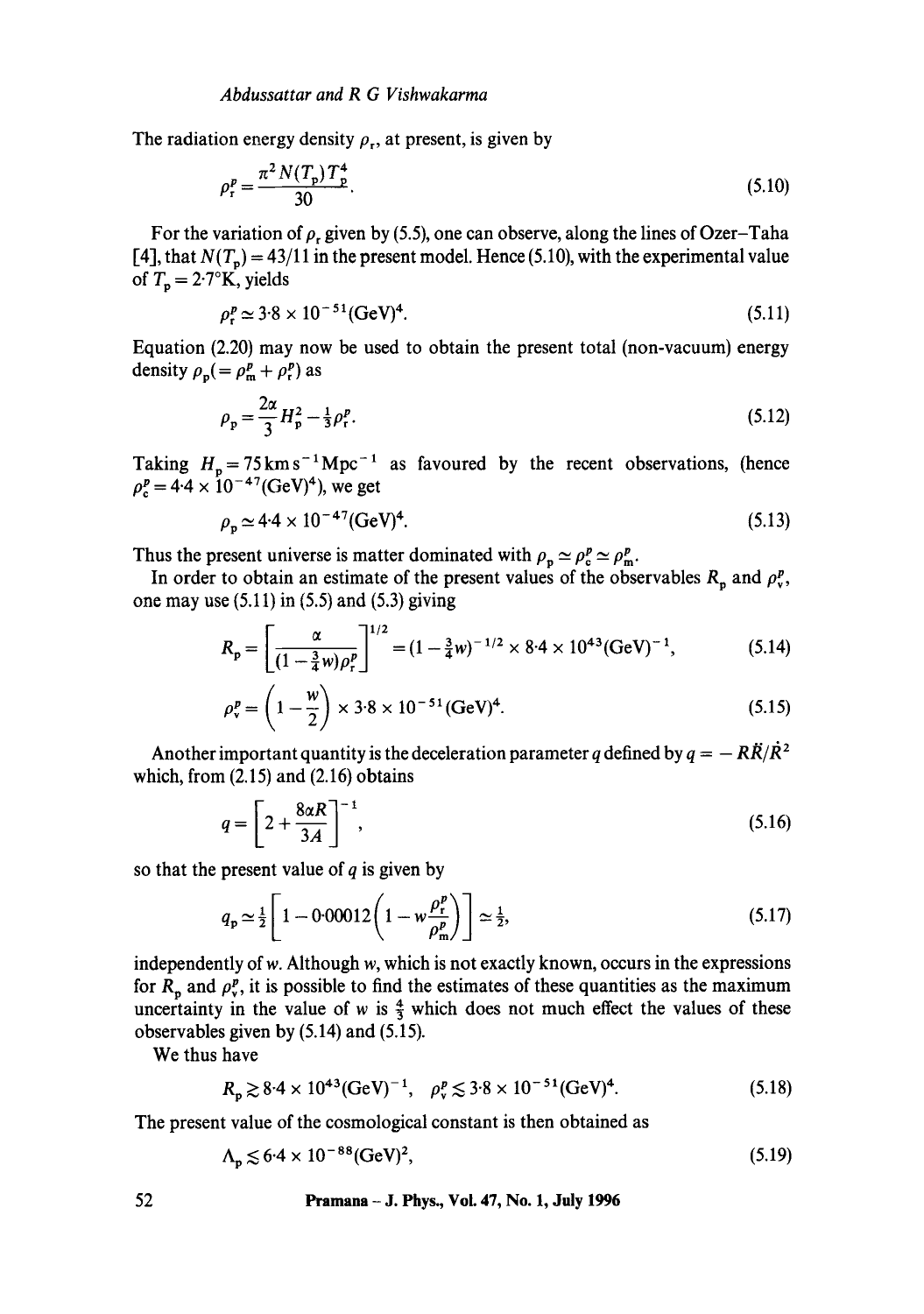#### *The universe with decayin9 vacuum energy*

which is well within the upper limit of the observed value of  $\Lambda_n$  found as  $10^{-82}(\text{GeV})^2$ [22].

Assuming that the early evolution (pure radiation era followed by the rest mass generation regime) lasts for a very small time and the maximum part of the evolution is matter dominated, we can drop the constant of integration  $C$  in (5.9) giving the approximate age of the universe as

$$
t_p \simeq \frac{2}{3} H_p^{-1} \simeq 8.9 \times 10^9 \text{ years},\tag{5.20}
$$

which is approximately the same as in the standard model. Thus the model has the same age problem as does the standard model. That is, the age of the universe is smaller than  $12-18 \times 10^9$  yrs, the age of the globular clusters. However, the comparison of the age of the universe from observations with that from models is some what inconclusive [23]. Moreover, there is still an uncertainty in the value of  $H_p$  which varies by a factor of  $2:50 \leq H_n \leq 100$  kms<sup>-1</sup> Mpc<sup>-1</sup> rendering the age of the universe in our model as  $6.7-13.3 \times 10^9$  yrs.

Finally we consider the monopole problem of the standard cosmology. Although our discussion so far has not been field theoretic as the present model is presented in purely classical terms, the model does solve the monopole problem associated with grand unified theories. The present monopole number density is found to be given by [24]

$$
n_{\mathbf{M}}(t_{\mathbf{p}}) \simeq d_{\mathbf{H}}^{-3}(t_{\mathbf{c}}) \left[\frac{R(t_{\mathbf{c}})}{R_{\mathbf{p}}}\right]^{3},\tag{5.21}
$$

where  $t_c$  is the time of monopole production corresponding to the grand unifications phase transition-temperature  $T_c \simeq 10^{15} \text{ GeV}$  and  $d_H(t_c)$  is the horizon distance at time  $t = t_c$  defined by [19]

$$
d_H(t_c) = R(t_c) \int_0^{r_H(t_c)} \frac{dr}{\sqrt{1 - kr^2}} = R(t_c) \int_0^{t_c} \frac{dt'}{R(t')},
$$
\n(5.22)

which with (3.3), obtains

$$
d_{H}(t_{c}) = \sqrt{2} R(t_{c}) \ln \left[ \frac{\sqrt{R(t_{c})} + \sqrt{R(t_{c}) - R_{0}}}{\sqrt{R_{0}}} \right].
$$
 (5.23)

Noting that  $R(t_c) \gg R_0$ , we have

$$
d_H(t_c) \simeq \sqrt{2} R(t_c) \ln \left[ 2 \sqrt{\frac{R(t_c)}{R_0}} \right],
$$
\n(5.24)

which, by the use of  $(3.11)$  and  $(3.12)$ , obtains

$$
d_H(t_c) \simeq \sqrt{2} R(t_c) \ln \left[ 108^{1/4} \left( \frac{T_{\text{max}}}{T_c} \right) \right],\tag{5.25}
$$

where we have taken  $N(T_c) = N(T_{max})$ . Now (5.21) yields

$$
n_{\rm M}(t_{\rm p}) \simeq \left[\sqrt{2} R_{\rm p} \ln \left\{ 108^{1/4} \left( \frac{T_{\rm max}}{T_{\rm c}} \right) \right\} \right]^{-3}.
$$
 (5.26)

**Pramana - J. Phys., Vol. 47, No. 1, July 1996 53**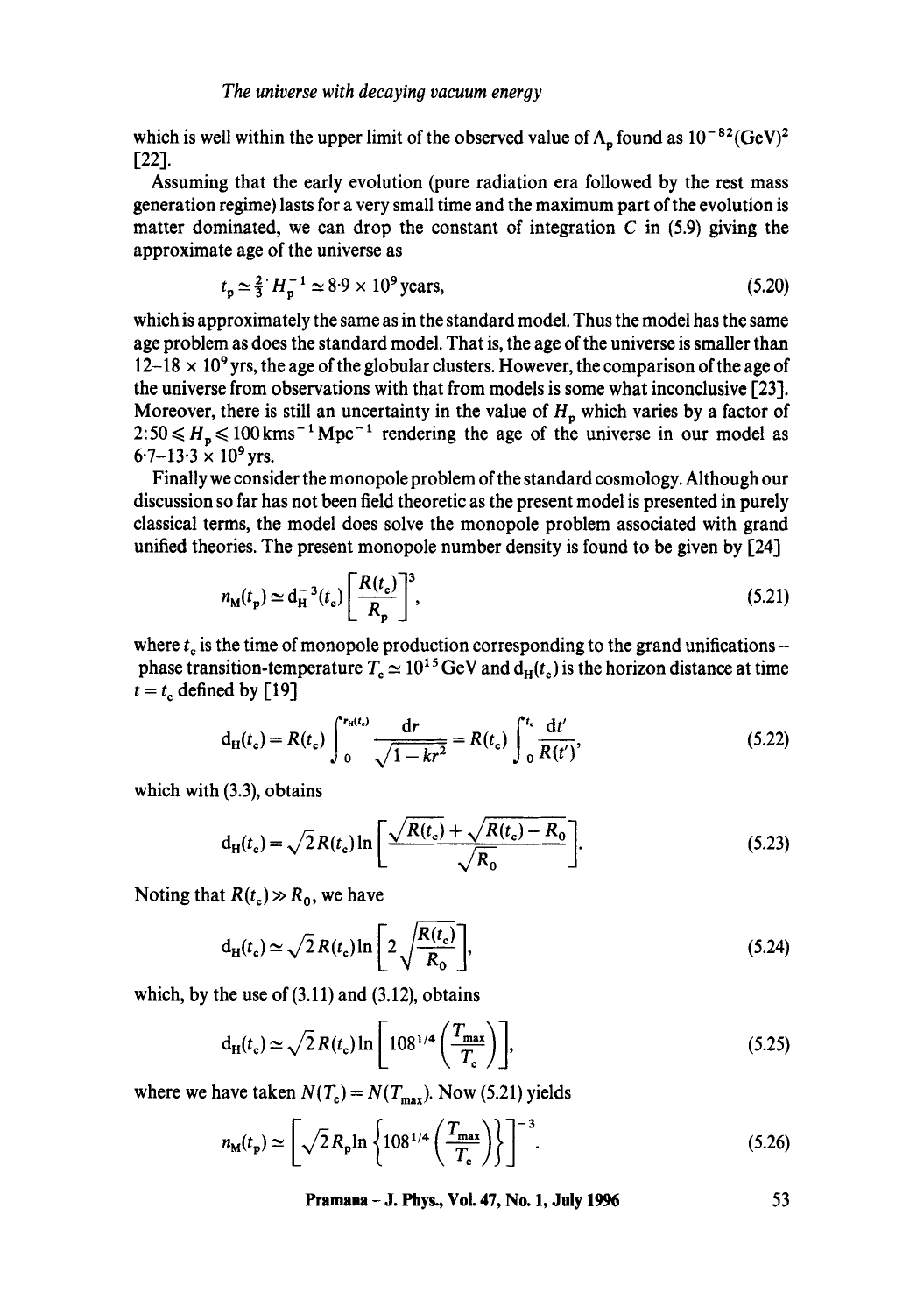For R<sub>p</sub> given by (5.18) and  $T_{\text{max}} = M_{p1} = 1.22 \times 10^{19} \text{ GeV}$ , (5.26) gives  $n_{\text{M}}(t_p)$ ;  $5 \times 10^{-136}$  GeV)<sup>3</sup>. Thus for monopoles of mass  $10^{16}$  GeV, the present monopole energy density  $\leq 5 \times 10^{-120}$  GeV)<sup>4</sup> indicating that the present cosmic energy density is clearly far from being dominated by monopoles.

# **6. Conclusions**

Assuming the total active gravitational mass of the universe phasewise constant, we have investigated a cosmological model admitting a contracted Ricci-collineation along the fluid flow vector. The resulting model is geometrically closed  $(k = 1)$  but ever expanding and is free from the main problems of big bang cosmology, viz. the initial singularity, horizon, entropy, monopole and cosmological constant problems. The physical picture of the model is described in three phases:

*Phase* 1: The universe evolves from rest with  $S = T = \rho = 0$  and  $R = R_0$ . Radiation is created by the unfolding of space time curvature, as is clear from (2.24), heating up the universe to a maximum temperature  $T_{\text{max}} = M_{\text{pl}}$  at  $t = 1.24 R_0$  with  $\rho_r = \rho_{\text{rmax}}$  too. Shortly after attaining  $T_{\text{max}}$ , the universe is globally casually connected at  $t = 2.4R_0$ with  $T_{\text{cau}} \approx 0.86T_{\text{max}}$ . For  $t \gg R_0$ ,  $T(t) \sim t^{-1/2}$  and  $\rho_r \sim t^{-2}$  as in the standard model while  $R(t) \sim t$  which is different from  $R(t) \sim t^{1/2}$  of the standard model. This phase is vacuum dominated, however, for  $R \gg R_0$ ,  $\rho_v \rightarrow \rho_r$ .

*Phase 2*: As soon as  $\rho_r$  equals to  $\rho_r$  at  $R = R_1$ ,  $\tilde{R} = 0$  and the universe starts to expand linearly. This is interpreted as the first phase transition in the model. Rest mass emerges from the created radiation and reaches a maximum at  $R = R_2 \simeq R_{\text{eq}}$ , which has been taken as the second phase transition in the model resulting in the reversal of sign of  $\ddot{R}$ . Though the mechanism of generation of rest mass is not known, it is possible to infer from the dissipative effects of radiation that the whole rest mass content of the universe would have been generated in this period itself and the universe turned matter dominated.

*Phase* 3: This is the present phase of matter dominance with  $\ddot{R} < 0$ . For the present radiation temperature  $T_p = 2.7$ °K and the present value of the Hubble parameter  $H_p = 75 \text{ km s}^{-1} \text{ Mpc}^{-1}$ , the predicted values of some observables are found. These include  $\rho_r^p = 3.8 \times 10^{-51} (\text{GeV})^4$ ,  $\rho_m^p \simeq 4.4 \times 10^{-47} (\text{GeV})^4$ ,  $R_p \gtrsim 8.4 \times 10^{43} (\text{GeV})^{-1}$ ,  $q_p \approx \frac{1}{2}$ , the age of the universe  $t_p \approx 8.9 \times 10^9$  years,  $\Lambda_p \lesssim 6.4 \times 10^{-88}$  (GeV)<sup>2</sup> and the present monopole energy density  $\leq 5 \times 10^{-120}$  (GeV)<sup>4</sup>. The value of  $\Lambda_p$  is well within the experimental limit which is remarkable since the initial value of  $\Lambda$  is very large.

# **Acknowledgement**

We would like to thank Prof. S R Roy for discussing some points related to this work.

# **References**

[1] S Weinberg, *Rev. Mod. Phys.* 61, 1 (1989) S M Carroll, W H Press and E L Turner, *Annu. Rev. Astron. Astrophys.* 30, 499 (1992); and the references therein

**54 Pramana- J. Phys., Vol. 47, No. 1, July 1996**